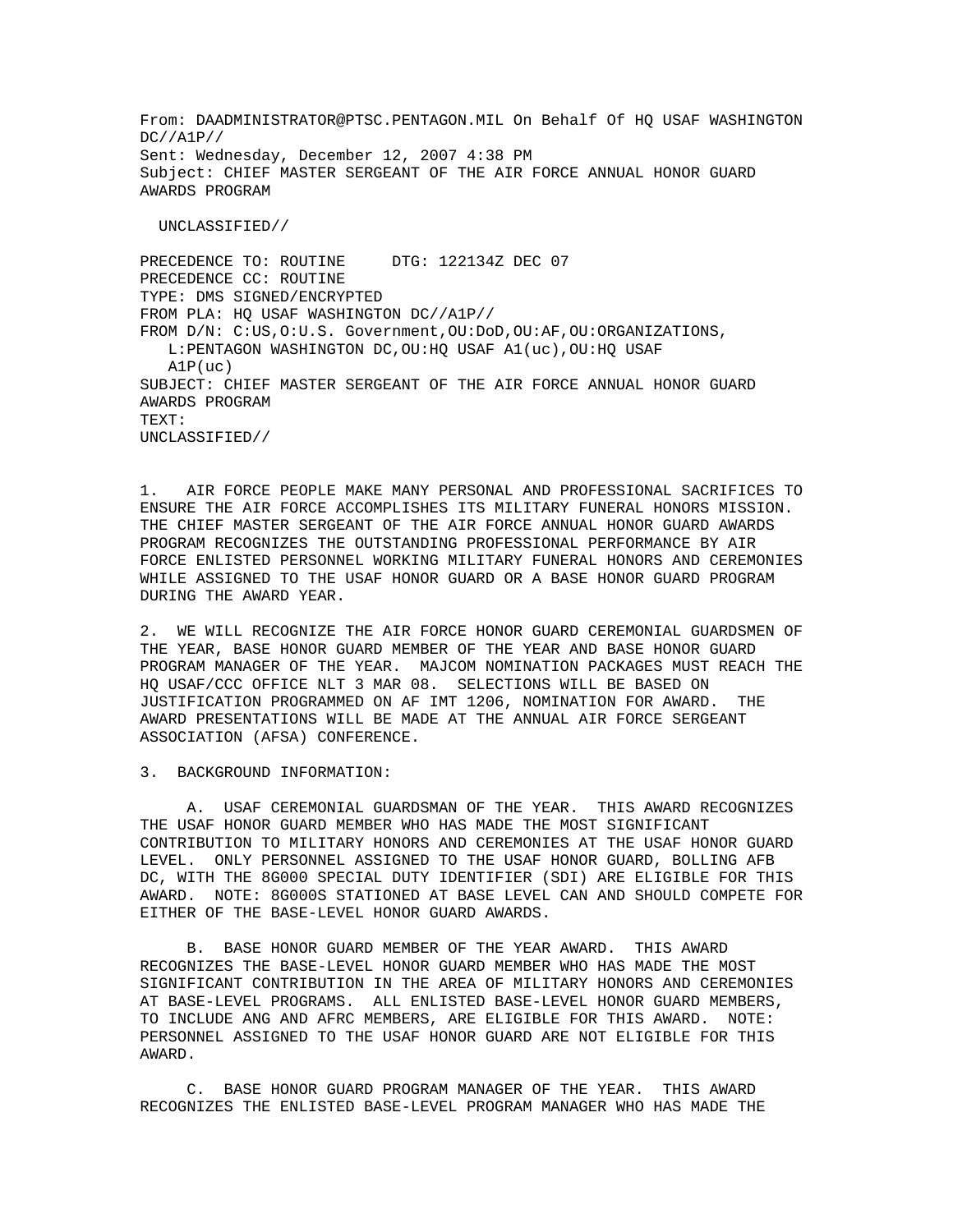MOST SIGNIFICANT CONTRIBUTION IN THE AREA OF BASE HONOR GUARD PROGRAM MANAGEMENT. ALL BASE-LEVEL HONOR GUARD NCOICS/PROGRAM MANAGERS, TO INCLUDE ANG AND AFRC MEMBERS, ARE ELIGIBLE FOR THIS AWARD. NOTE: PERSONNEL ASSIGNED TO THE USAF HONOR GUARD ARE NOT ELIGIBLE FOR THIS AWARD.

## 4. SUBMISSION OF NOMINATIONS

 A. USAF HONOR GUARD: THE 11 WG/CCC WILL ADMINISTER THE PROGRAM AT THE USAF/HG LEVEL. THE 11 WG/CCC WILL CONVENE A BOARD OF 5 MEMBERS TO CHOOSE THE THREE CANDIDATES FROM EACH OF THE THREE FLIGHTS. THE 11 WG/CCC WILL SUBMIT ONE NOMINEE FROM EACH FLIGHT TO THE CMSAF?S OFFICE FOR COMPETITION AT THE AIR FORCE LEVEL.

 B. BASE HONOR GUARD: MAJCOM/CCC?S ARE DESIGNATED AS OPRS AND WILL ADMINISTER THE PROGRAM AT THE MAJCOM LEVEL. EACH BASE WITHIN THE MAJCOM MAY SUBMIT ONE NOMINEE IN EACH CATEGORY. MEMBERS MAY COMPETE IN ONLY ONE CATEGORY. THE MAJCOM/CCC WILL CONVENE A BOARD OF 5 MEMBERS TO CHOOSE THE TOP CANDIDATE IN EACH CATEGORY FOR SUBMISSION TO THE CMSAF?S OFFICE FOR COMPETITION AT THE AIR FORCE LEVEL.

5. SELECTION CRITERIA - (SELECTION WILL BE BASED ON AN AF FORM 1206 ONLY)

 A. MAJCOM NOMINATION PACKAGES MUST ARRIVE TO CMSAF?S OFFICE NLT 3 MAR 08. PACKAGES WILL INCLUDE THE ORIGINAL AF FORM 1206 PLUS SIX ADDITIONAL COPIES, NOMINATION LETTER SIGNED BY THE MAJCOM/CCC OR DESIGNEE, AND A HIGH RESOLUTION PHOTOGRAPH OF THE NOMINEE (FOR AWARD PRESENTATION PURPOSES ONLY). INCLUDE ALL NOMINATIONS FOR RESPECTIVE MAJCOMS AS ATTACHMENTS TO ONE NOMINATING LETTER. MAIL NOMINATION PACKAGES TO:

HQ AF/CCC ANNUAL HONOR GUARD AWARDS PROGRAM 1670 AIR FORCE PENTAGON WASHINGTON, DC 20330-1670

\* ELECTRONIC (SOFT COPY) PACKAGES CAN BE SENT TO THE AF/CCC WORKFLOW BOX (AFCCC.WORKFLOW@PENTAGON.AF.MIL) BUT MUST BE FOLLOWED BY HARD COPIES TO THE ADDRESS ABOVE.

 B. SUBMISSIONS ARE LIMITED TO SINGLE-SPACED, SIZE 12 FONT, BULLET FORMAT DESCRIPTION OF THE INDIVIDUAL?S ACCOMPLISHMENTS DURING THE AWARD YEAR. THE HEADINGS WILL BE DIVIDED INTO TWO CATEGORIES: (1) LEADERSHIP AND JOB PERFORMANCE IN HONOR GUARD DUTIES (20 LINES); (2) SIGNIFICANT SELF-IMPROVEMENT TO MILITARY FUNERAL HONORS & OPS (8 LINES). EXAMPLES OF ACCOMPLISHMENTS INCLUDE BUT ARE NOT LIMITED TO: NOMINEES? PARTICIPATION AND IMPACT ON CEREMONIES; PARTICIPATION IN TRAINING OPPORTUNITIES AS AN INSTRUCTOR OR STUDENT; AND PROGRAMS INITIATED BY NOMINEE THAT CONTRIBUTED SIGNIFICANTLY TO THE BASE HONOR GUARD MISSION.

 C. THE SELECTION BOARD WILL LOOK ONLY AT THE AF FORM 1206. NO OTHER CORRESPONDENCE WILL BE INCLUDED IN THE SELECTION FOLDERS. EACH MAJCOM IS ENCOURAGED TO SUBMIT (1) BASE HONOR GUARD PROGRAM MANAGER OF THE YEAR NOMINATION AND (1) BASE HONOR GUARD MEMBER OF THE YEAR NOMINATION. NOMINATIONS CAN ORIGINATE FROM DIFFERENT BASES WITHIN THE COMMAND.